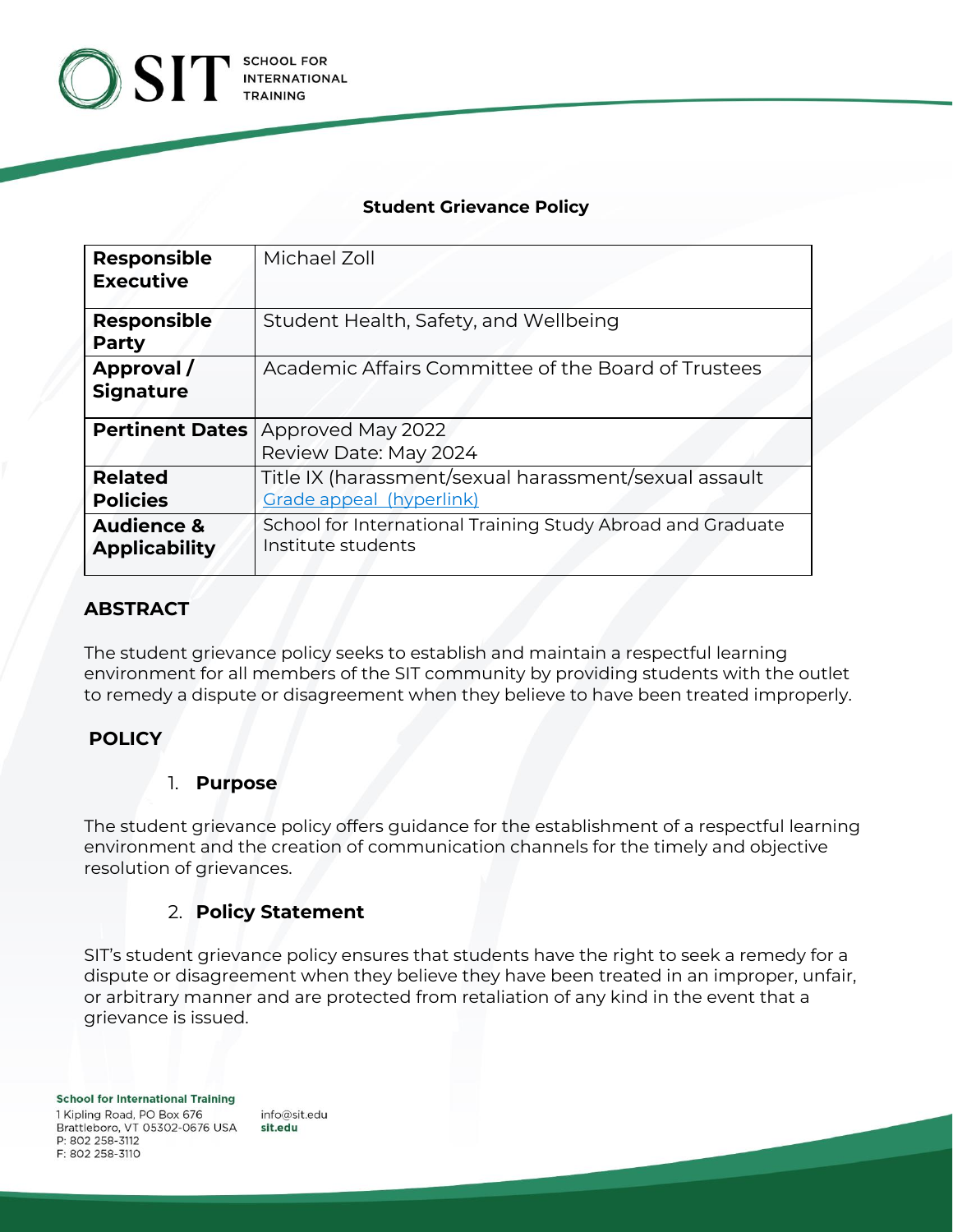

# 3. **Definitions**

**Concern or problem:** An issue raised by a student about something negatively affecting their studies or life as a student, which has not yet crystallized into a grievance for which the student wants redress.

**Grievance:** An issue raised by a student about something disrupting their studies or life as a student, for which the student seeks redress.

**Appeal:** a request to reverse a decision made by an individual or a committee

**Policy:** An official written statement that establishes a stable course of action or principles that serves to fulfill one or more of the following functions: Mandate or constrain action, mitigate risk, promote compliance with external agencies

**Procedure:** A statement that specifies the sequence of actions to be taken to implement approved policies.

**Concerned Parties:** Individuals directly or indirectly involved in the grievance case.

#### 4. **Procedures**

#### **Step One**

If a student has a concern or problem that is not covered by preexisting processes (to include but not limited to: grade appeal, academic integrity, disability accommodation, Title IX, and the Academic Review), the student should first discuss their concern in person or in writing with the relevant party. The relevant party should briefly document the concern in writing and share it with the Dean of Student Health, Safety, and Wellbeing

#### **N.B.: If the student is not comfortable and/or feels unsafe addressing the concern informally, the student should proceed to step two.**

#### **Step Two**

If the student is dissatisfied with the outcome of step one or feels unsafe addressing it directly with the relevant party, the student may elect to contact the appropriate supervisor, namely the Academic Director of the program, the Academic Dean, or the Dean of Faculty.

All concerns involving field staff, faculty members, and the program should be directed to the program leader. Concerns involving program leaders should be directed to the Dean of Faculty [\(said.graiouid@sit.edu\)](mailto:said.graiouid@sit.edu).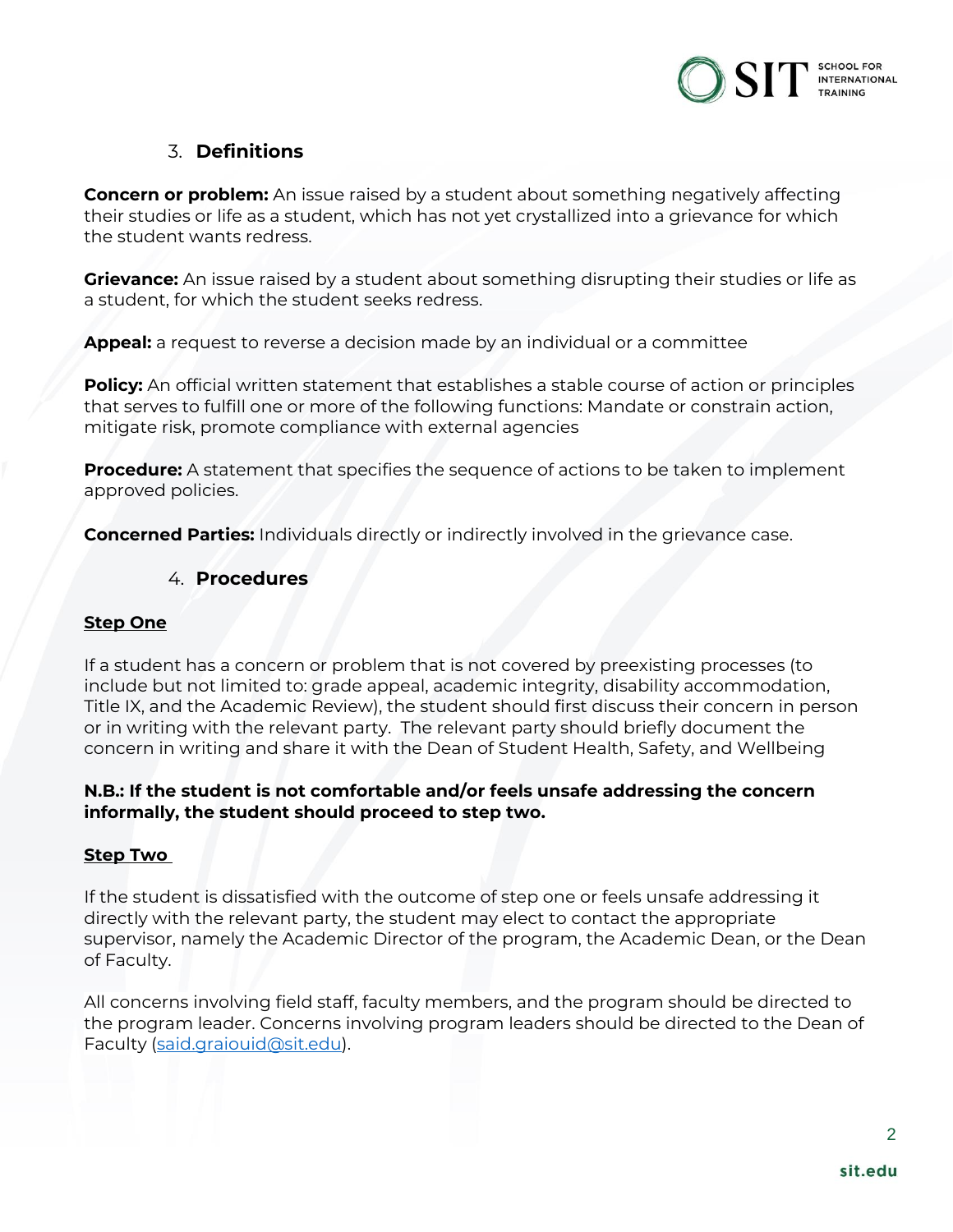

Supervisors will evaluate the concern presented and determine, in consultation with the Dean of Student Health, Safety, and Well-being, if additional involvement at this stage beyond the program level is required or whether the student should be referred to a different policy. This may include notifying Student Health, Safety and Wellbeing, HR, or another unit.

The supervisor will investigate the concern presented and propose a resolution or ask the student to proceed to Step Three.

#### **Step Three**

If the student is dissatisfied with the outcome of step one and step two, or the supervisor refers the student's concerns to step three, the student may elect to file a written grievance.

The content of the grievance should include:

- a) the name of the student;
- b) the name of the faculty member, staff member, or administrator;
- c) the facts and details of the grievance (e.g. who, what, where, when);
- d) any relevant and supporting documents; and
- e) the remedy or outcome that the student seeks.

The student should send the grievance by email [\(SHSW@sit.edu\)](mailto:SHSW@sit.edu) to the Dean of Student Health, Safety & Wellbeing (SHSW). If the grievance includes questions of an academic nature, the Dean of Student Health & Wellbeing should invite a senior academic administrator to be part of the decision-making process.

The Dean of SHSW will confirm receipt of the grievance, seek additional information from the student and, if needed, consult with Human Resources and/or discuss the grievance with the supervisor of the faculty, staff, or administrator.

Within ten business days, the Dean of SHSW will advise the student of the outcome of the grievance.

#### **Step Four**

If the student believes that the grievance was not satisfactorily addressed or resolved, the student may submit a written appeal.

3